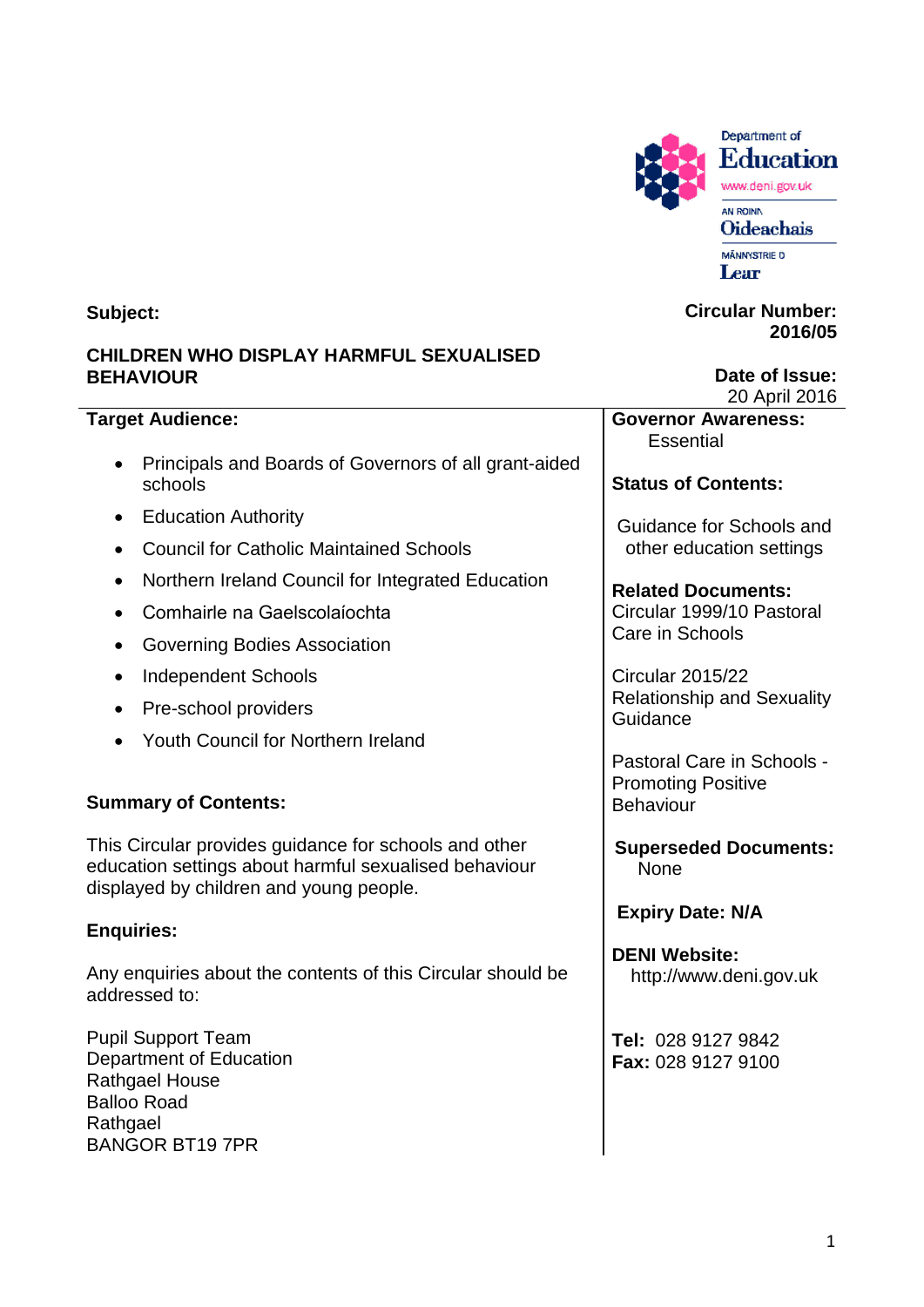### **Purpose of Guidance**

- 1. This circular offers advice to schools and other education settings on the identification and management of children and young people who display harmful sexualised behaviour. This is a child protection and safeguarding issue and the information in this circular supplements guidance previously provided in 'Pastoral Care in Schools – Child Protection', which issued under cover of Circular 1999/10.
- 2. The guidance is provided to help schools identify children exhibiting harmful sexualised behaviour and aims to ensure that these children receive an appropriate intervention at an early stage. It does not require schools to develop a new school policy on this area rather, as noted above, it sits within the overall child protection context.
- 3. As schools are aware, the child protection procedures require that issues of concern, including inappropriate sexual behaviour, should be notified to the designated teacher for child protection. The designated teacher in turn notifies the Principal and together they decide, taking advice as necessary, on the most appropriate course of action.
- 4. This may result in interventions, which at the more basic level, may be undertaken by the school should they feel confident in doing so. Other interventions, as the behaviours increase in severity or complexity, will require the support of the Education Authority's Child Protection Support Service for Schools (CPSSS). In either event, if schools have any reservations about any of the processes outlined below, or need help in clarifying any of the terms used, staff in the CPSSS will provide support.
- 5. Although this circular is aimed particularly at schools, the information may also be of interest to those working in the pre-school and youth sectors.

#### **What is harmful sexualised behaviour?**

6. Learning about sex and sexual behaviour is a normal part of a child's development. It will help them as they grow up, and as they start to make decisions about relationships. Schools support children and young people, through the Personal Development element of the curriculum, to develop their understanding of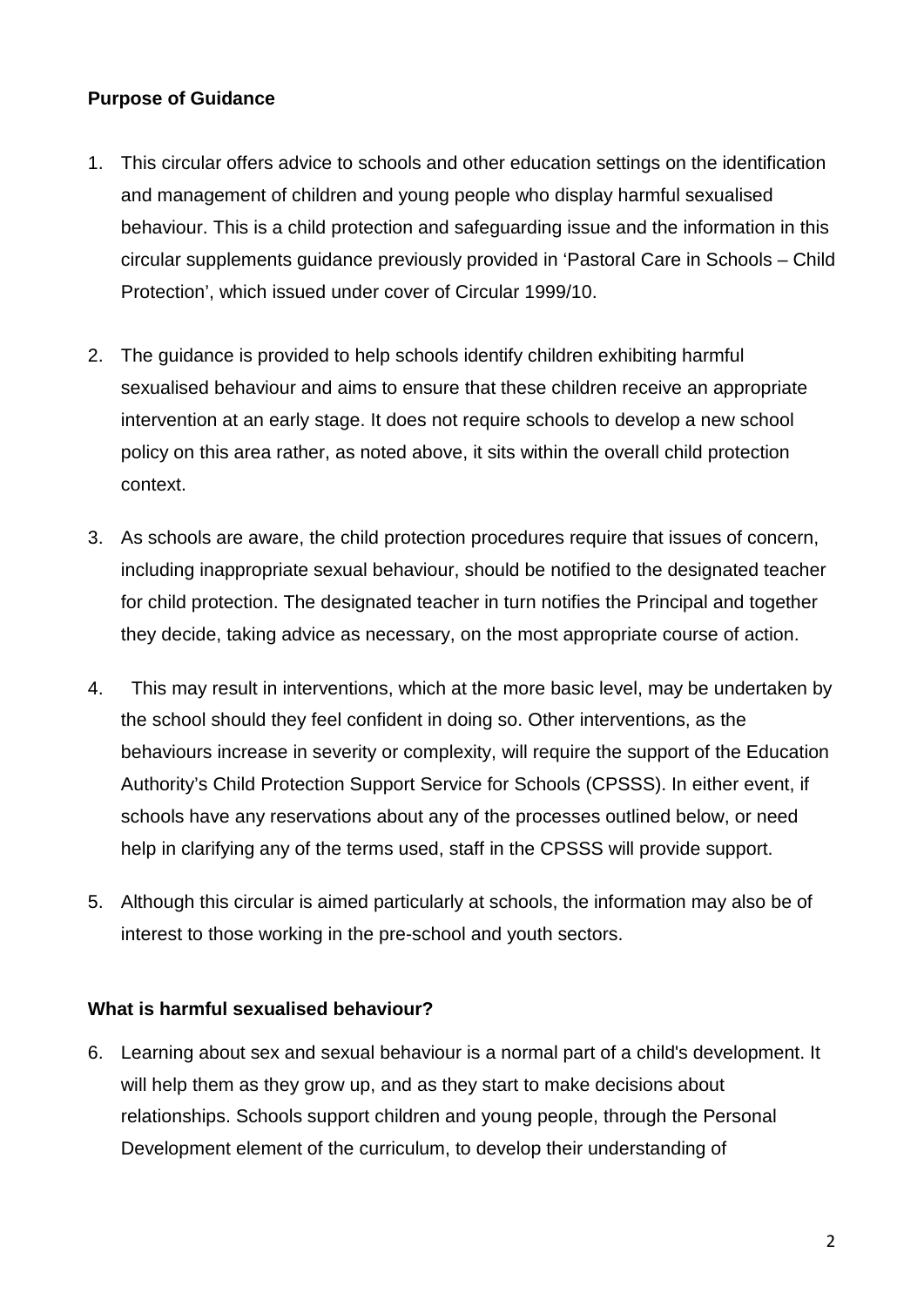relationships and sexuality and the responsibilities of healthy relationships. Teachers are often therefore in a good position to notice behaviours that give cause for concern.

7. It is important to distinguish between different sexual behaviours – these can be defined as 'healthy', 'problematic' or 'harmful'.

## **Healthy Sexual Behaviour may include some of the following characteristics:**

- ❖ Mutual
- ❖ Consensual
- $\div$  Exploratory and age appropriate
- ❖ Not intended to cause harm
- $\div$  Fun / humorous
- Without power differentials
- 8. Healthy sexual behaviour has generally no need for intervention however there may be instances when interventions are applied, for example, it is not appropriate when displayed in school or during school activities. This may therefore be an opportune time for teachers to positively reinforce appropriate behaviour, drawing on the recently issued guidance issued by the Department on Relationships and Sexuality Education (RSE).

#### **Problematic Sexual Behaviour may include some of the following characteristics:**

- Not age appropriate
- One off incident of low key touching over clothes
- ❖ Result of peer pressure
- ❖ Spontaneous rather than planned
- Lacking in other balancing factors e.g. no intent to cause harm, level of understanding, acceptance of responsibility
- Targeting other children, to irritate and make feel uncomfortable. Often the children are not scared and can feel free to tell someone
- Concerning to parents / carers, supportive
- Sometimes involving substances which disinhibit behaviours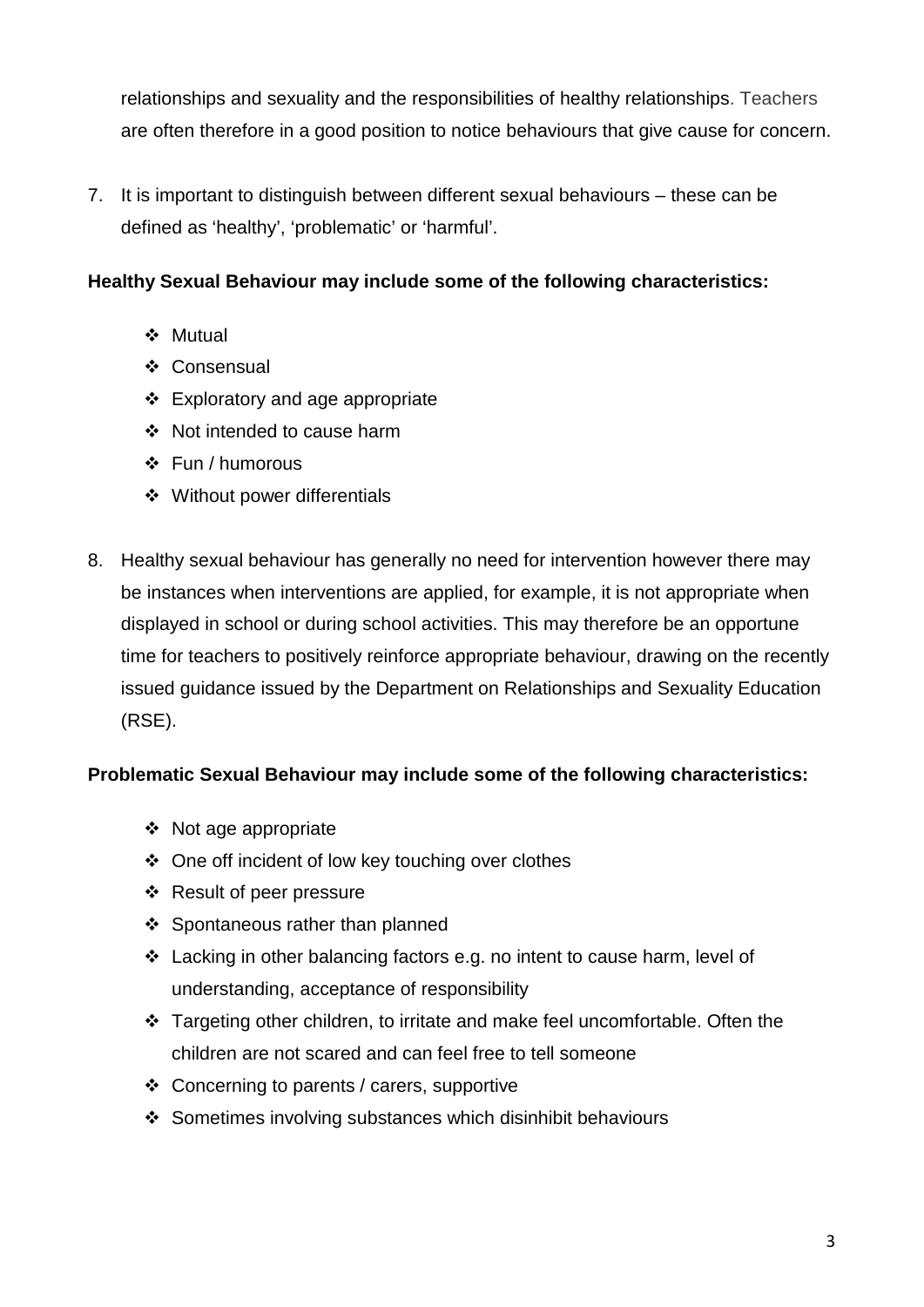9. Problematic sexual behaviour requires some level of intervention, depending on the activity and level of concern. For example, a one-off incident may simply require liaising with parents on setting clear direction that the behaviour is unacceptable, explaining boundaries and providing information and education. However, if the behaviour is considered to be more serious, perhaps because there are a number of aspects of concern, advice from the Education Authority CPSSS may be required. The CPSSS will advise if additional advice from PSNI or Social Services is required.

#### **Harmful Sexualised Behaviour may include some of the following characteristics:**

- Lacks the consent of the victim
- $\div$  When the perpetrator uses threats or violence (verbal, physical or emotional) to coerce or intimidate the victim
- $\div$  Uses age inappropriate sexually explicit words and phrases
- $\div$  Involves inappropriate touching
- $\cdot \cdot$  Involves sexual behaviour between children it is also considered harmful if one of the children is much older – particularly if there is more than two years' difference in age or if one of the children is pre-pubescent and the other is not.
- $\cdot$  Involves a younger child abusing an older child, particularly if they have power over them – for example, if the older child is disabled.
- 10.Harmful sexualised behaviour will always require intervention and schools should refer to their own child protection policy and, seek the support that is available from the CPSSS – see the paragraph on 'Advice and Support', below.
- 11.Early therapeutic intervention has a high success rate and few children and young people will continue to engage in harmful sexualised behaviour.

#### **Assessment Checklist**

12.An Assessment Checklist can be used to evaluate individual incidents, or a series of incidents, retrospectively and are a guide for decision making about level of concern/ intervention. There are 8 factors, drawn from the AIM Project (Assessment, Intervention, Moving On) guidelines, which should be considered. Where only limited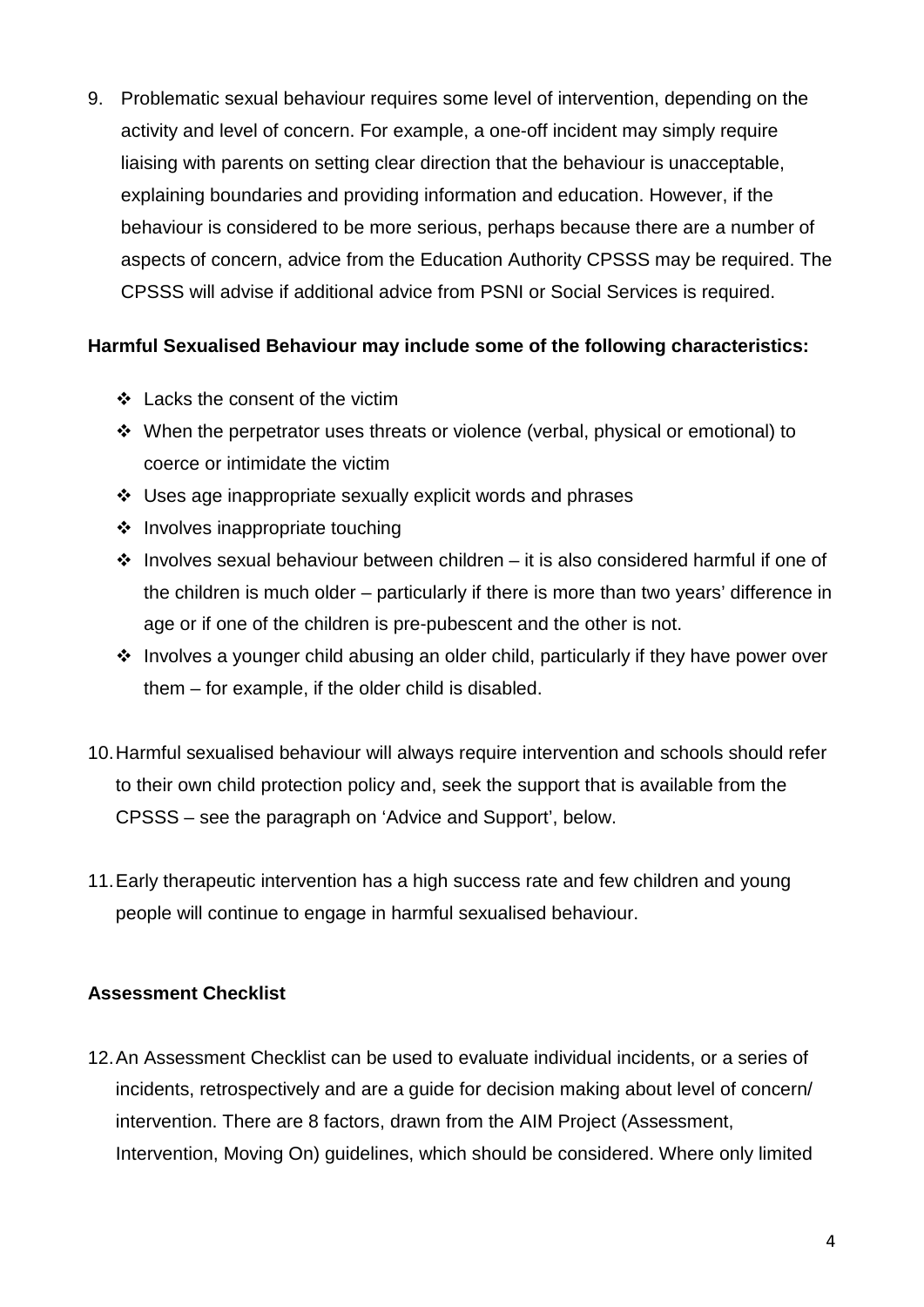information is available, the checklist should provide a prompt for the information that needs to be gathered.

#### Assessment Factors:

- $\div$  The type of sexual behaviour
- The context of the behaviour
- The young person's response when challenged about their behaviour
- The reaction/response of others
- The relationship between the children / young people / targeted adult
- $\div$  The persistence and frequency of the behaviour
- Any other behavioural problems; and
- ❖ Background information known

## **General Principles**

- 13.Whether a child is responsible for harmful sexualised behaviour, is a victim of sexual abuse, or both, it is important to apply principles that remain child centred. Harmful sexualised behaviour displayed by children must be recognised as damaging to both the victim and the child who engages in the abusive behaviour. A child who engages in abuse of this kind may be suffering, or be at risk of, significant harm and may also be in need of protection. Some children who engage in harmful sexualised behaviour are likely to have significant emotional and behavioural difficulties and may have experienced some form of abuse themselves in the past.
- 14.Nonetheless, in the balance of what is in the child's best interests, the needs of the victim must be given priority; and nothing should be done which causes the victim further harm. The needs of children and young people who engage in harmful sexualised behaviour towards others should be considered separately from the needs of their victims.
- 15.Schools should be conscious of the fact that it is not appropriate to refer to children or young people displaying harmful sexualised behaviour using such terms as 'sexually aggressive', 'sexually precocious' or 'child perpetrators'.
- 16.It must also be borne in mind that harmful sexualised behaviour is primarily a child protection concern and should **not** be addressed through the school discipline procedures.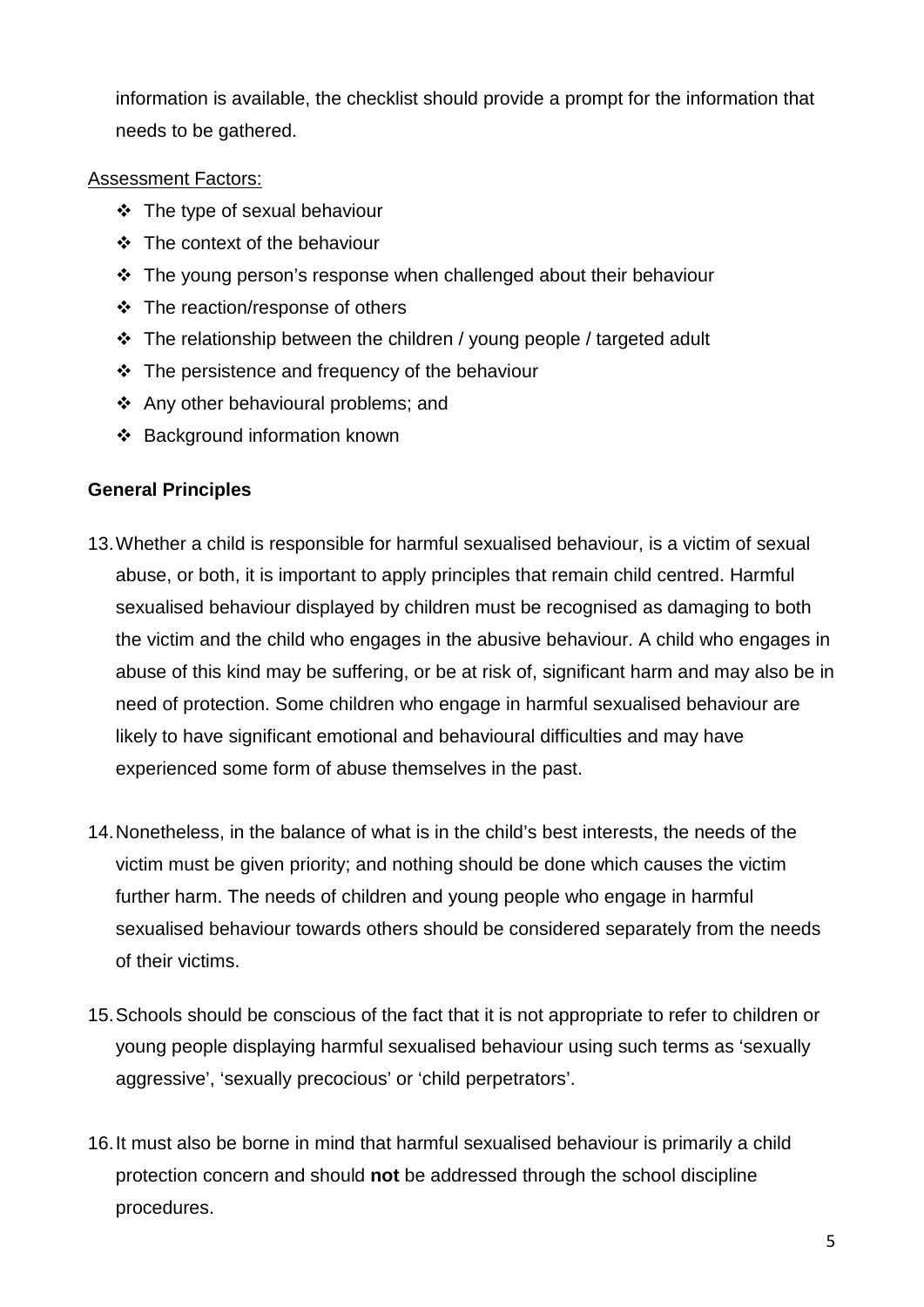#### **Whole school and specific issues**

- 17.The ethos of the school is important in terms of how all staff model appropriate and acceptable behaviours whether the staff and pupils feel safe, and whether concerns raised are taken seriously.
- 18.Guidance on recognising and managing such harmful behaviour should be integrated into the school policies on safeguarding and child protection, behaviour and antibullying and handled under existing arrangements for recording and reporting.
- 19.Preventative work can be done through identifying the areas in school where physical, verbal or sexual bullying can take place. Reducing access to or monitoring these areas means fewer incidents are likely, or that these areas of the school are restricted for the pupil whose behaviours are causing the risk.

#### **Advice and Support**

- 20. It can be difficult to distinguish between normal childhood sexual development and experimentation, and sexually inappropriate behaviours. Complicating factors can include the age of the child concerned or whether the child has special educational needs. Professional judgement is therefore likely to be required and schools should contact the CPSSS for support and advice on the appropriate course of action to take.
- 21. The CPSSS staff group has been trained in using specific education guidelines for identifying and managing harmful sexualised and problematic behaviours in education settings. This includes not only safely managing the pupil whose behaviour may pose a risk but also considering the needs of the pupil(s) already exposed to that risk, as well as safeguarding of the rest of the school population. It also includes consideration of effectively responding to parents.
- 22.Identification of problematic/harmful behaviours and analysis of any attending risks is based on multi-agency risk assessment and analysis. The CPSSS supports the school Principal and designated Teacher for Child Protection in managing the process and communicating with partner agencies where appropriate (primarily Social Services, the Youth Justice Agency and the PSNI).